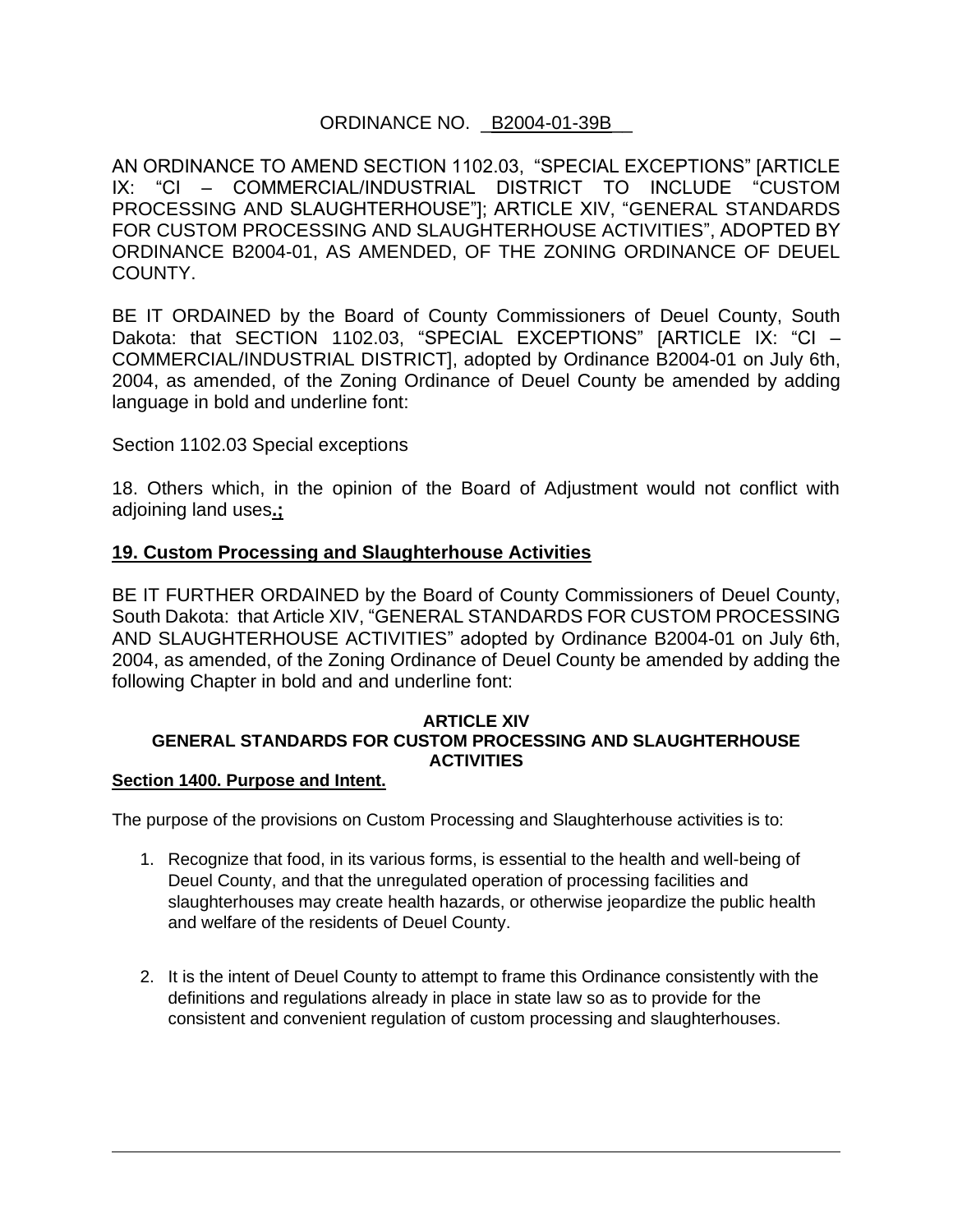3. It shall be unlawful for any person to operate a custom processing or slaughterhouse facility for the butchering of animals in Deuel County except in conformance with this Ordinance.

#### **Section 1401. Definitions**.

To the extent that these definitions may be inconsistent with other definitions within the Deuel County Zoning Ordinance, for the purposes of this Article XIV, these definitions apply. These definitions do not apply to other sections of the Deuel County Zoning Ordinance.

**Animal or Animals.** "Animal" or "Animals" shall mean all living, non-human beings, including but not be limited to, cattle, swine, sheep, goats, farmed cervidae, horses, bison, mules, or other equines, llamas, poultry and/or ratitae. "Animal" or animals" does not include wild game.

**Animal Units.** "Animal Units" as used herein shall mirror the definition of "Animal Units" set forth in Section 1301 of the Deuel County Zoning Ordinance.

**Custom Processing.** "Custom Processing" means slaughtering, eviscerating, dressing, or processing an animal or processing meat products for the owner of the animal or of the meat products, if the meat products derived from the custom operation are returned to the possession of owner of the animal.

**Custom Processor.** "Custom Processor" means a person or entity in the business of slaughtering or processing meat (*whether or not such operation is under continuous inspections by either the SD Dept. of Agriculture or US Dept. of Agriculture for slaughterhouse activities*) for an owner of the animals, and returns the majority of the meat products derived from the slaughter or processing to the owner. "Custom Processor" does not include a person or entity who slaughters animals or processes meat for the owner of the animals on the farm or premises of the owner of the animals. "Custom Processor" does not include (a) a person or entity that custom processes fewer than 20 Animals, as that term is defined in this Section 1401, per month; (b) a person or entity who processes exclusively wild game; and/or (c) a person or entity who processes fewer than 20 Animals, as that term is defined in this Section 1401, per month and processes wild game.

**Meat Food Product.** "Meat food product" means a product usable as human food, animal foods, or fertilizer and made wholly or in part from meat or a portion of the carcass of animals.

**Place of Business.** "Place of business" means every location where food or food items are manufactured, processed, sold, stored, or handled, including buildings, sites, permanent or portable structures, carnivals, circuses, fairs, or any other permanent or temporary location.

**Sell or Sale.** "Sell" or "sale" includes the keeping, offering or exposing for sale, use, transportation, transferring, negotiating, soliciting, or exchange of meat or meat food products, or the having in possession with intent to sell, use, transport, negotiate, solicit or exchange the same and the storing or carrying thereof in aid of traffic therein, whether done or permitted in person or through others.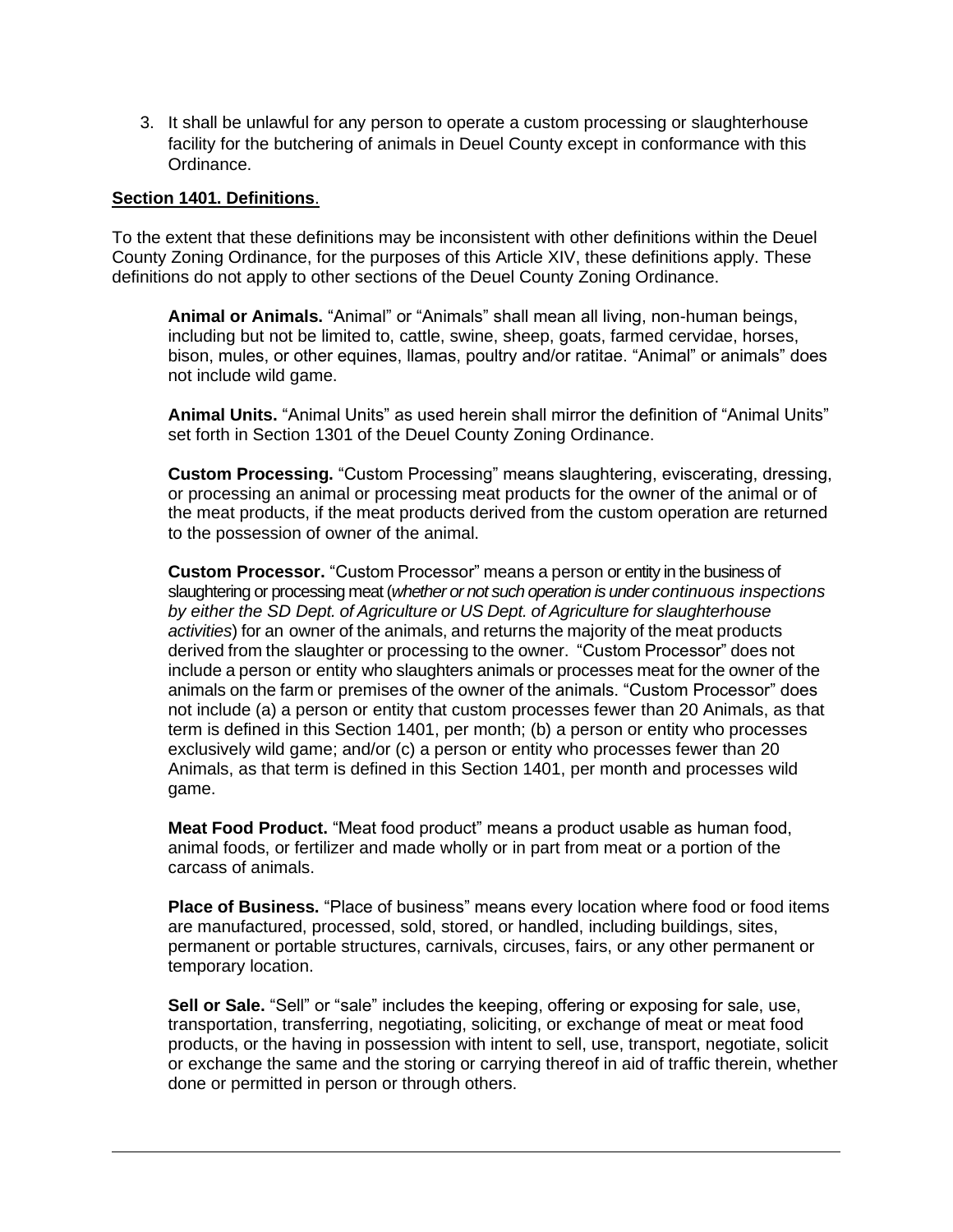**Slaughterhouse.** "Slaughterhouse" means any land, building, facility, place or establishment in which animals are slaughtered, eviscerated, or dressed but where the majority of the meat products derived from the slaughter of animals is not returned to possession of the owner.

## **Section 1402. Regulations.**

- 1. No person may, with respect to any animal or meat food product, slaughter any animal or prepare an article that is usable as human food, at any establishment or place of business within Deuel County except in compliance with this Ordinance. Additionally, no person may operate any Slaughterhouse or Custom Processing activity except in compliance with this Ordinance.
- 2. The operation of a Slaughterhouse or Custom Processing activity is allowed as a Special Exception use only in the "CI" Commercial/Industrial Zoning District. All such uses must, however, be in strict conformance with all federal and state laws for the operation of such facilities. The following are general conditions to govern Slaughterhouse and Custom Processing activities in Deuel County:
	- a. Slaughter of animals shall take place inside a closed building in a confined area to substantially prevent the transmission of sound associated with the slaughter to the outside of the closed building.
	- b. The transport of animals and by-products from the slaughter or to support the business shall be pursuant to the conditions set forth in the Special Exception Permit issued by Deuel County.
	- c. Off street parking sufficient to handle all customers, employees, trucks or transport vehicles shall be provided. Parking for all traffic utilizing the business shall be provided for on-site and off public roads, and other easements.
	- d. The applicant shall provide a traffic impact analysis prior to the issuance of a building permit for the construction of any structure.
	- e. The main entrance of traffic to a Slaughterhouse must be located on a state highway, or county road. Access shall not be permitted through a residential area.
	- f. The site must be served by an approved on-site sewage treatment system. Disposal of waste shall be in accordance with all applicable laws and regulations. This is meant to include, but is not limited to, all sewage, processed and unprocessed animal parts, manure, entrails, blood, hides and bones.
	- g. The facility must have all necessary federal, state and county licenses and approvals, and comply with all state and federal health and safety regulations.
	- h. The maximum area (indoor, outdoor or combination thereof) for the keeping or slaughtering of animals shall not exceed sixty percent (60%) of the individual lot or parcel site. This does not include the size of the facility as a whole but is limited to the size of area where animals are kept and the area inside the facility where animals are actually slaughtered. The Special Exception Permit will limit the number of animals for the keeping or slaughtering.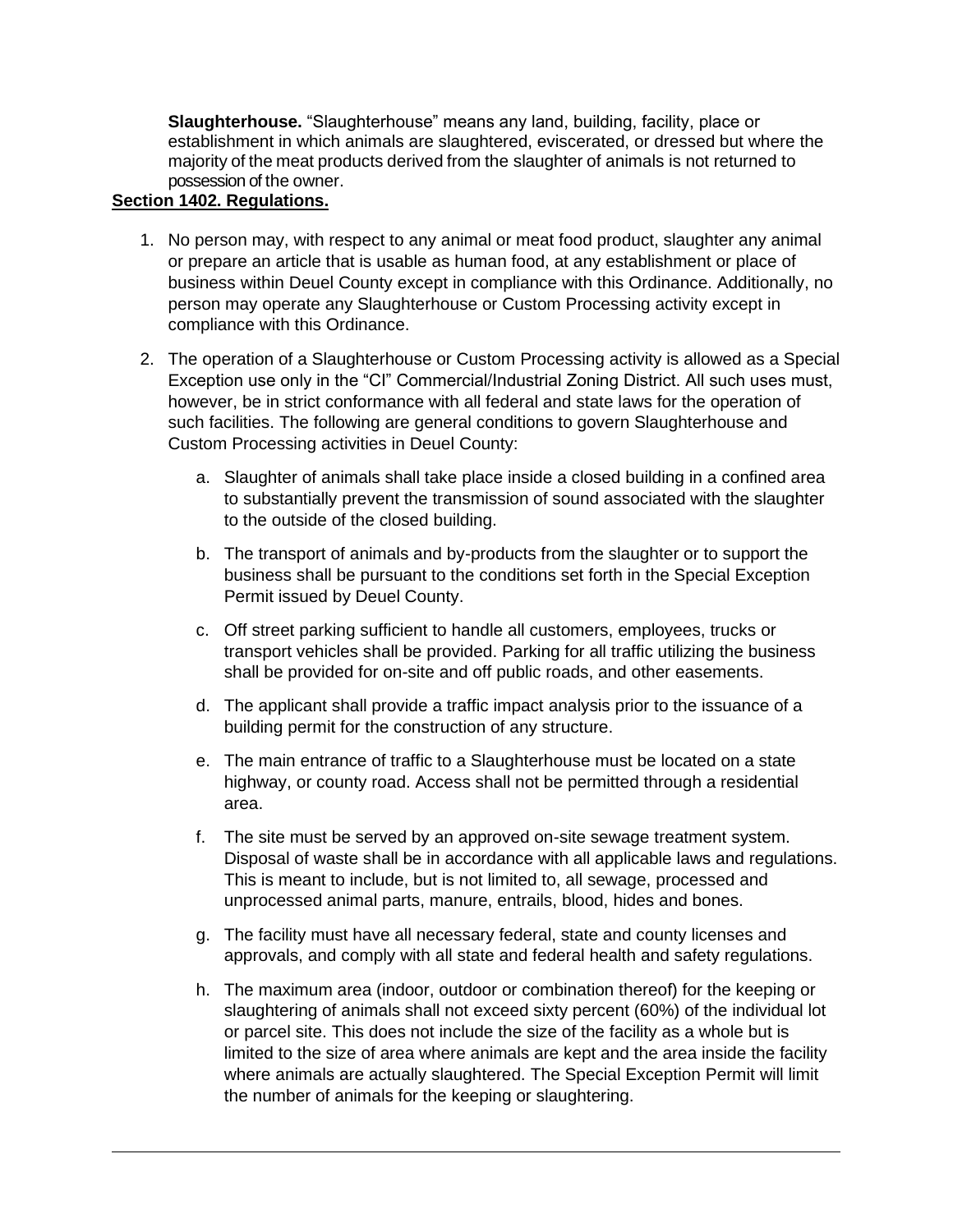- i. The facility hours of operations shall be pursuant to those set forth in the Special Exception Permit issued by Deuel County.
- j. Exterior storage areas, including animal storage areas, and vehicle and trailer storage, shall be reasonably fenced and/or otherwise screened from adjacent property and public rights of way. Fencing shall be sufficient to provide adequate screening and contain animals securely on the owner's property at all times.
- k. Animals shall be enclosed in gated enclosures with a minimum height of six (6) feet.
- l. Manufactured steel pipe panels shall have a minimum pipe diameter of two (2) inches and shall have a minimum of six (6) horizontal pipes.
- m. Except in extraordinary circumstances, live animals may be held on the site for no more than twenty-four (24) hours.
- n. Waste slaughter byproducts shall be disposed of in accordance with all applicable federal, state, and local regulations. Waste shall be stored in airtight containers and shall be confined in fully enclosed structures. Manure from holding areas shall be removed from the site daily or stored in a manner to control odor as approved by Deuel County.
- o. The Special Exception permit shall be subject to a facility management plan, nutrient management plan, waste handling plan, site plan, and noise and odor control plan approved in writing by the Deuel County Board of Adjustment.
- p. All exterior structures and improvements or fences for the keeping or confinement of slaughter animals shall satisfy setbacks from residences, churches, businesses, and incorporated municipal limits as required of Class D & E Concentrated Animal Feeding Operations as set forth in Section 1303 of the Deuel County Zoning Ordinance. If the Slaughterhouse processes more than 499 Animal Units per day, the minimum setbacks shall be increased as set forth in Section 1303 of the Deuel County Zoning Ordinance. The Board of Adjustment reserves the right to increase the minimum required setbacks on a site-specific review to safeguard air or water quality or to protect the public health, safety and welfare. Variances of the setbacks contemplated by Section 1303 may be considered by the Board of Adjustment.
- q. All loading and unloading areas shall be reasonably screened from view from adjacent properties and public rights of way.
- 3. The County Board of Adjustment or Board of County Commissioners may make reasonable requests for additional information relating to a Slaughterhouse or Custom Processing facility not contained in these regulations.
- 4. The County Board of Adjustment or Board of County Commissioners may impose, in addition to the standards and requirements set forth in these regulations additional conditions which the Board of Adjustment or Board of County Commissioners consider necessary to protect the public health, safety and welfare.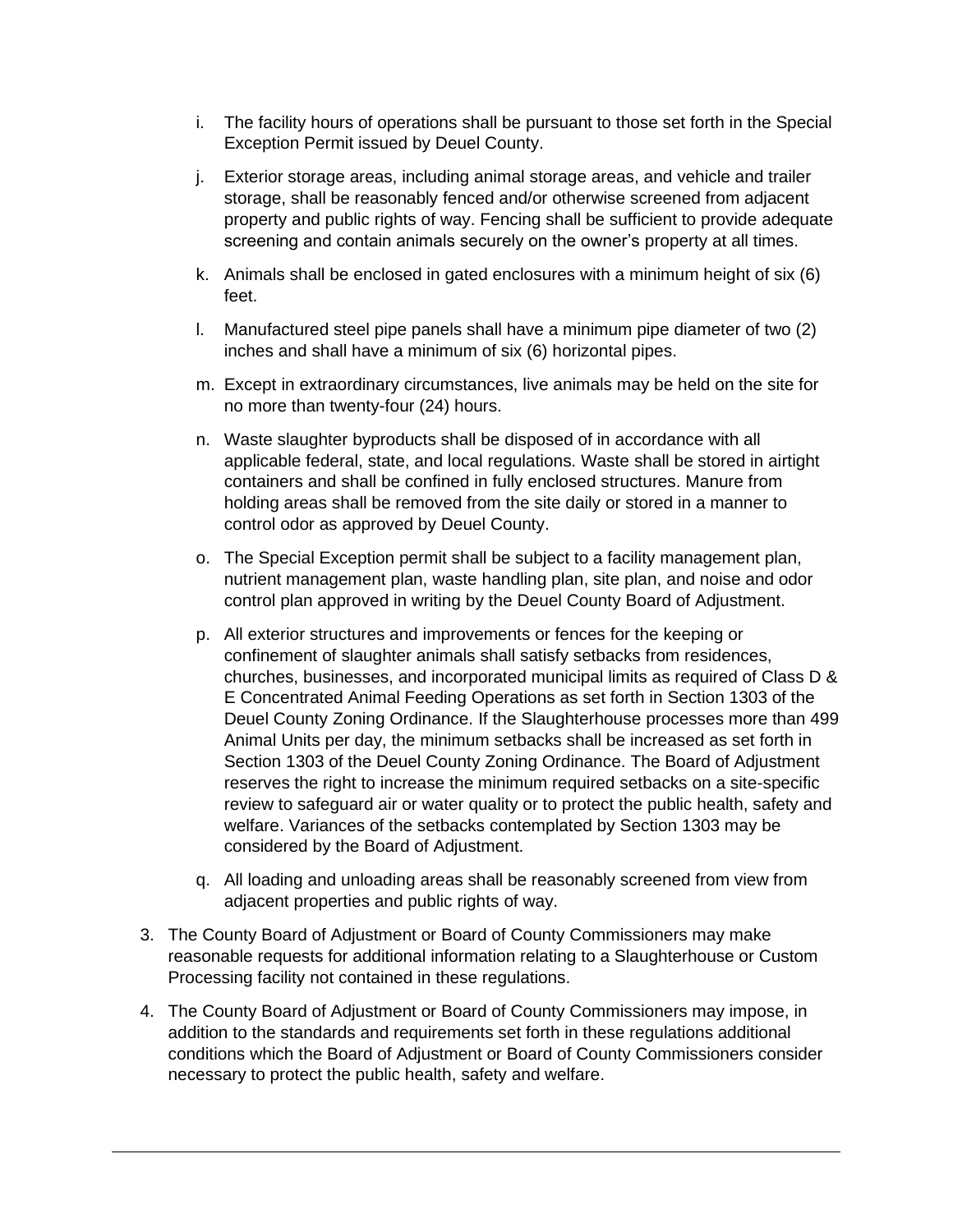5. Special Exception permit applicants will be required to file a letter of assurance as required by the Board of Adjustment.

## **Section 1403. Permitted Uses.**

- 1. Said provisions of Section 1402 will not apply in the following cases unless such activity is of a level, nature or scope that a permit, license, or other approval from federal, state, or local unit of government is needed. In the event that such approval is warranted, then the provisions of Section 1402 shall apply and a Special Exception Permit shall be required:
	- a. The processing by a person of the person's own animals and the owner's preparation and transportation in intrastate commerce of the carcasses, parts of carcasses, meat, and meat food products of those animals exclusively for use by the owner and members of the owner's household, non-paying guests, and employees, or to the Custom Processing by a person of animals delivered by the owner for processing.
	- b. The butchering, slaughtering or processing of any wild game taken by permit issued by the South Dakota Department of Game, Fish and Parks, or on Private Game Farms, is a permitted accessory use in all zoning districts of the County.

## **Section 1404. Required Information for Custom Processing and Slaughterhouse Special Exception Permit**

- 1. Owner's name, address and telephone number.
- 2. Legal description of site and site plan.
- 3. Maximum number and type of live animals allowed on site in a 24-hour period.
- 4. Maximum number and type of animals to be slaughtered in a 24-hour period.
- 5. Nutrient management plan.
- 6. Manure management and operation plan.
- 7. Management plan for fly and odor control.
- 8. Information on ability to meet designated setback requirements, including site plan to scale.
- 9. Review of plans and specifications and nutrient management plan by the South Dakota Department of Agriculture & Natural Resources if using lagoon or earthen storage basin.
- 10. Information on soils, shallow aquifers, designated wellhead protection areas, and 100 year floodplain designation.
- 11. Notification of whomever maintains the access road (township, county and state).
- 12. Notification of public water supply officials.